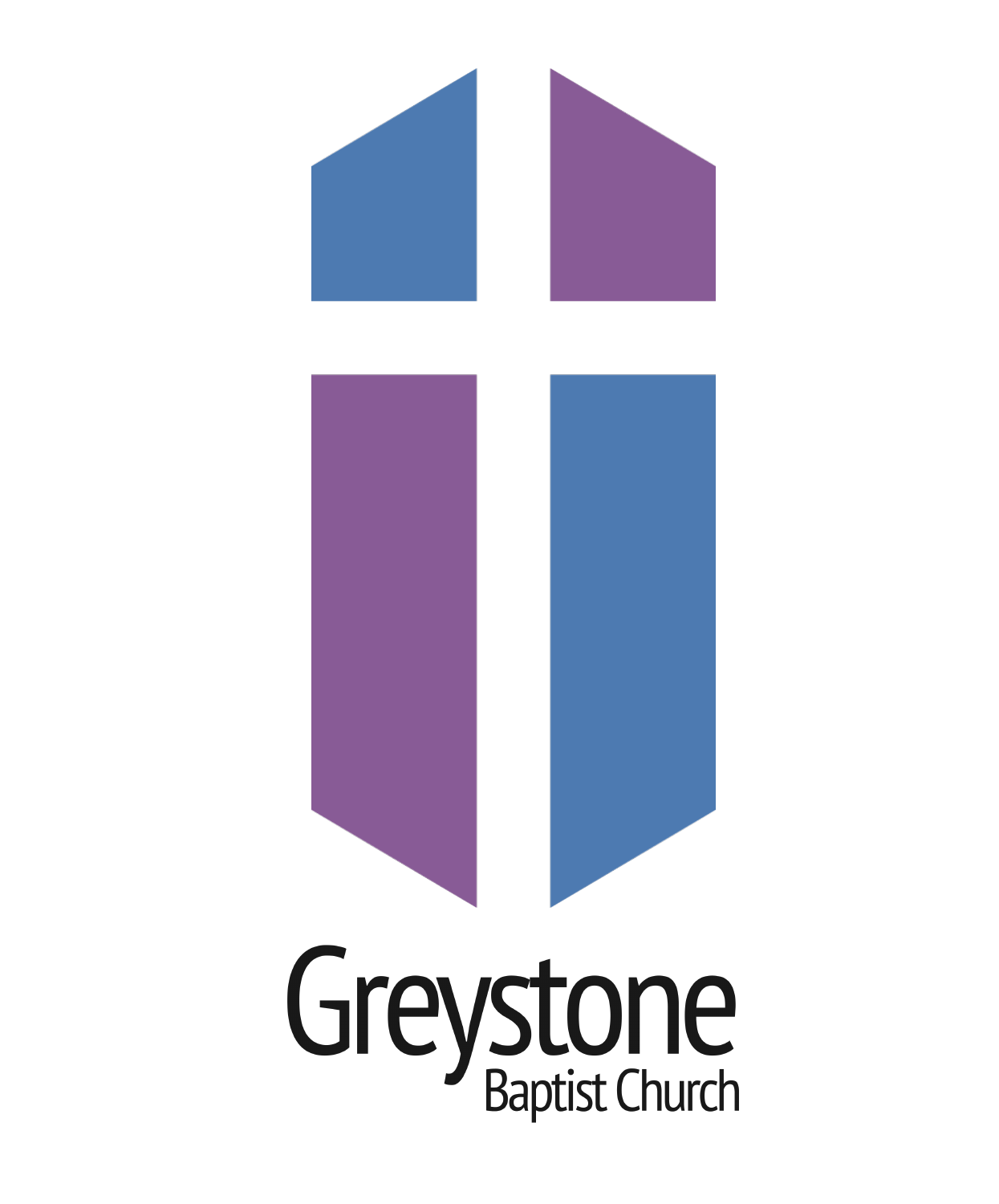## **The Worship of God**  Second Sunday of Easter April 24, 2022

*All Are invited to sing during worship! Masks are recommended but not required. For anyone who would like to wear a mask but does not have one, they are available at the back of the sanctuary.* 

**Prelude** "Fairest Lord Jesus"CRUSADERS HYMN; Pam Weis **Pam Weis** Silesian folk tune from Schlesische Volkslieder , 1842; arr. Pepper Choplin **Welcome Anna Beth Cross ☦ Call to Worship T** Opening Hymn 357 **CHRIST AROSE**; **CHRIST AROSE**; Words and Music by Robert Lowry **Children's Sermon** Kay Meyer **Offertory Anthem** "I Know That My Redeemer Lives" by Craig Courtney GBC Adult Choir I know that my Redeemer lives, I know that my Redeemer lives, And that He shall stand at the latter day upon the earth. And though my body be destroyed, and though my body be destroyed, Yet in my flesh shall I see God. Alleluia, alleluia, I know that my Redeemer lives. Alleluia, alleluia, I know that my Redeemer lives. Now we see in a glass dimly, but then, face to face; Now I know in part, but then I shall know as I am known. Alleluia, alleluia, I know that my Redeemer lives. Alleluia, alleluia, I know that my Redeemer lives. I know that my Redeemer lives.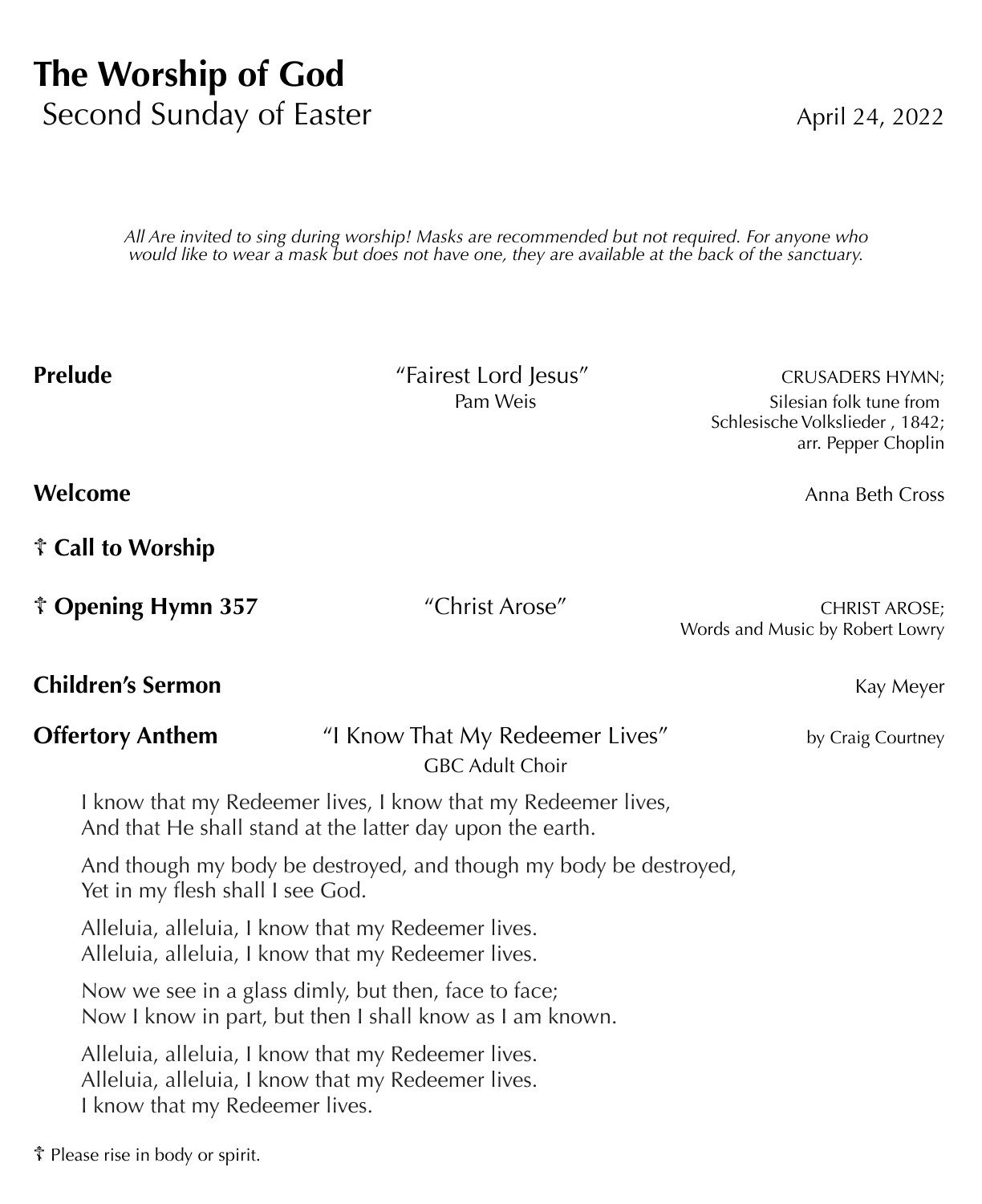| † Doxology                                                                                                                                                                                                | "Praise God from Whom All Blessings Flow"                                                                                                                                          | <b>LASST UNS ERFREUEN</b>                            |  |  |
|-----------------------------------------------------------------------------------------------------------------------------------------------------------------------------------------------------------|------------------------------------------------------------------------------------------------------------------------------------------------------------------------------------|------------------------------------------------------|--|--|
| praise Christ, all people here below;<br>O praise God! Alleluia!<br>Praise God above, ye heavenly host;<br>Creator, Christ, and Holy Ghost.                                                               | Praise God, from whom all blessings flow;<br>O praise God! Alleluia! Alleluia! Alleluia!                                                                                           |                                                      |  |  |
| <b>Prayer of Dedication</b>                                                                                                                                                                               |                                                                                                                                                                                    | Carla LeNoir                                         |  |  |
| <b>Scripture Reading</b>                                                                                                                                                                                  | John 20:19-31                                                                                                                                                                      | <b>Bill Baxley</b>                                   |  |  |
| <b>Sermon</b>                                                                                                                                                                                             | "Doubt is Not a Four Letter Word"                                                                                                                                                  | April Alston                                         |  |  |
| <b>Silent Reflection</b>                                                                                                                                                                                  |                                                                                                                                                                                    |                                                      |  |  |
| † Musical Reflection                                                                                                                                                                                      | "Your Love Awakens Me"                                                                                                                                                             | Words and Music by<br>Chris Quilala and Phil Wickham |  |  |
| Verse 1:<br>There were walls between us;<br>By the cross You came and broke them down, You broke them down.<br>And there were chains around us;<br>By Your grace we are no longer bound, no longer bound. |                                                                                                                                                                                    |                                                      |  |  |
| Pre-Chorus:                                                                                                                                                                                               | You called me out of the grave, You called me into the light,<br>You called my name and then my heart came alive.                                                                  |                                                      |  |  |
| Chorus:                                                                                                                                                                                                   | Your love is greater, Your love is stronger,<br>Your love awakens, awakens, awakens me.<br>Your love is greater, Your love is stronger,<br>Your love awakens, awakens, awakens me. |                                                      |  |  |
| Verse 2:<br>Feel the darkness shaking;<br>Hear the song awaken;                                                                                                                                           | All the dead are coming back to life, I'm back to life.<br>All creation singing we're alive 'cause You're alive.                                                                   |                                                      |  |  |
| (cont'd next page)                                                                                                                                                                                        |                                                                                                                                                                                    |                                                      |  |  |